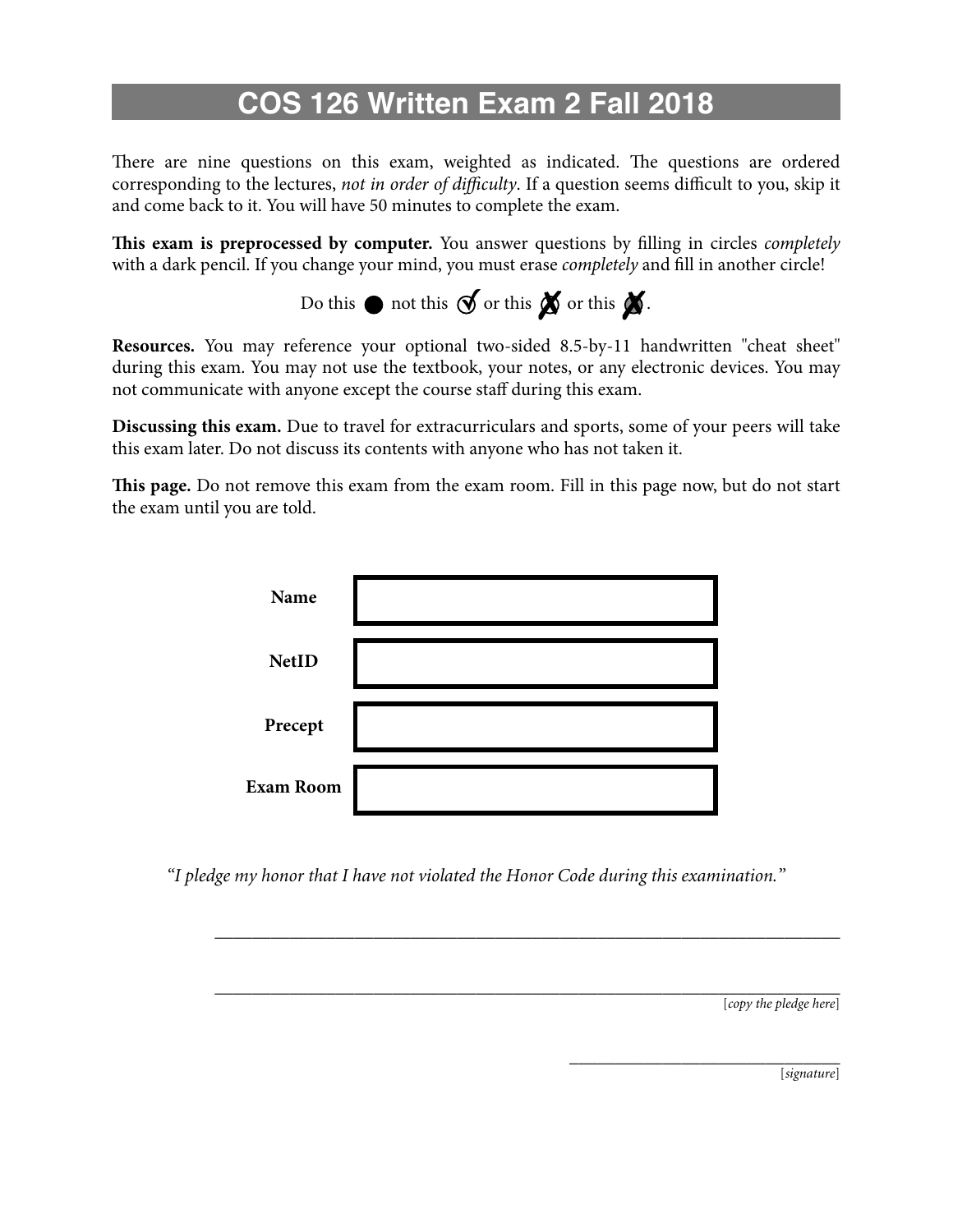### **Q1. Data Type Terminology (9 points).**

Consider the following Java code.

```
1 public class SimpleStack 
2 \{3 private String[] a;<br>4 private int N = 0:
 4 private int N = 0;<br>5 public SimpleStack
        public SimpleStack(int max)
 6 \qquad \{ a = new String(max]; \} 7 public void push(String item) 
 8 { a[N++] = item; } 
 9 public String pop() 
10 { return a[--N]; } 
11 public static void main(String[] args) 
12 { 
13 SimpleStack stack = new SimpleStack(10);
14 stack.push("test"); 
15 String s = stack.pop();
16 StdOut.println(s); 
\begin{matrix} 17 & 3 \\ 18 & 3 \end{matrix}18 }
```
Fill in one or more squares in each row that correspond to line numbers that fit the description.

|                                                     | $\mathbf{1}$ | 3 | $\overline{4}$ | $5 - 6$ | $7 - 8$ | $11 - 17$ | 13 | 14 | 15 |
|-----------------------------------------------------|--------------|---|----------------|---------|---------|-----------|----|----|----|
| creates an object                                   |              |   |                |         |         |           |    |    |    |
| invokes a method                                    |              |   |                |         |         |           |    |    |    |
| invokes a<br>construtor                             |              |   |                |         |         |           |    |    |    |
| names a class                                       |              |   |                |         |         |           |    |    |    |
| declares and<br>initializes a local<br>variable     |              |   |                |         |         |           |    |    |    |
| implements an<br>instance method                    |              |   |                |         |         |           |    |    |    |
| declares and<br>initializes an<br>instance variable |              |   |                |         |         |           |    |    |    |
| defines a<br>constructor                            |              |   |                |         |         |           |    |    |    |
| implements a<br>static method                       |              |   |                |         |         |           |    |    |    |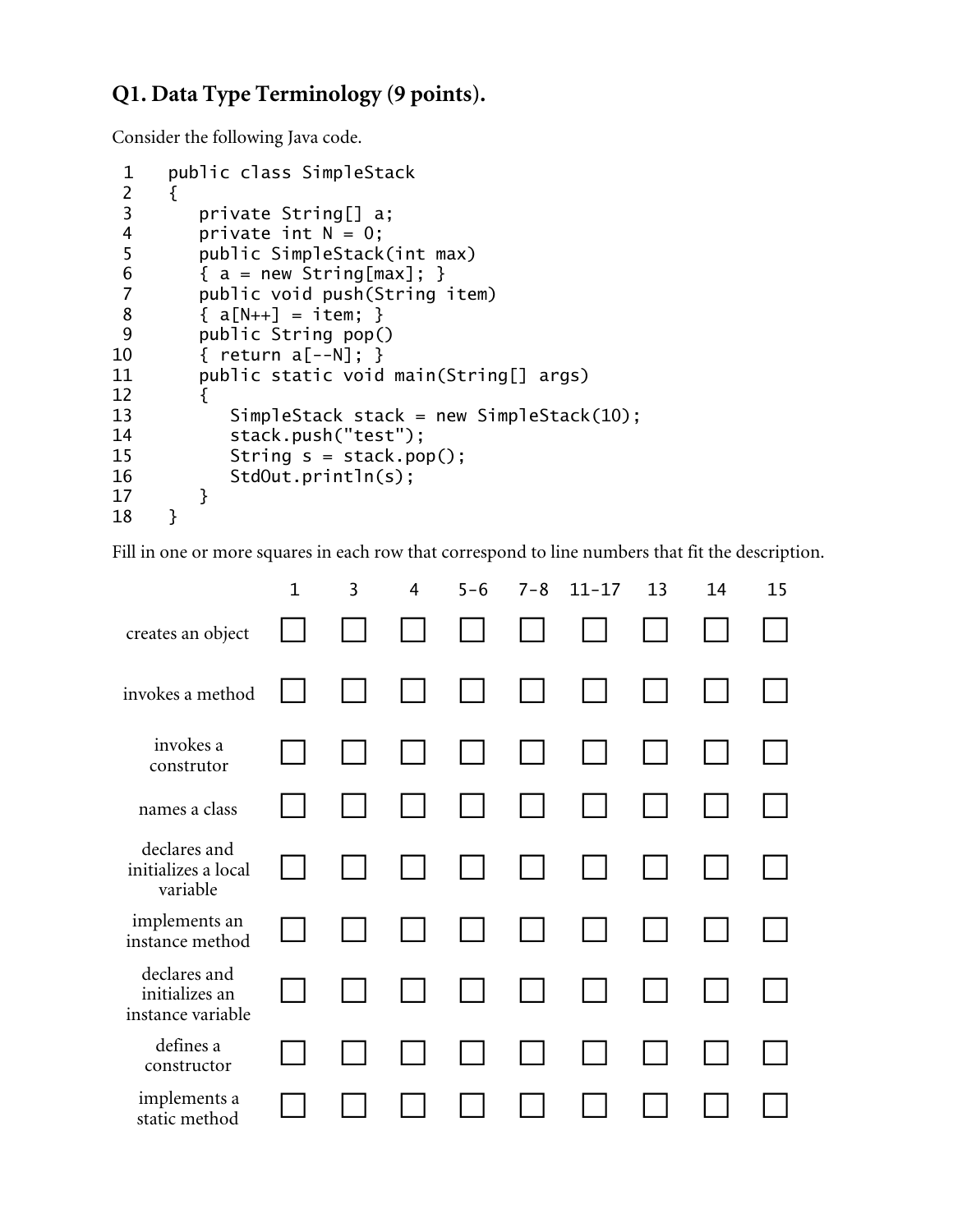## **Q2. Performance (6 points).**

On each row, fill in the one circle that gives the best hypothesis for the order of growth of the running time of a program having the given observed running times.

| observed running time |                     |                      |                      | order-of-growth hypothesis |           |       |                  |
|-----------------------|---------------------|----------------------|----------------------|----------------------------|-----------|-------|------------------|
| 1 million<br>inputs   | 2 million<br>inputs | 4 million<br>inputs  | 12 million<br>inputs | linear                     | quadratic | cubic | none of<br>these |
|                       | .25<br>seconds      | 2 seconds            | about 1<br>minute    |                            |           |       |                  |
| .5 seconds            |                     | 2 seconds            | 6 seconds            |                            |           |       |                  |
| 1 second              | 4 seconds           | 32 seconds 4-5 hours |                      |                            |           |       |                  |
| 15<br>minutes         |                     | 6 hours              | 2-3 weeks            |                            |           |       |                  |
| 30<br>minutes         | 4 hours             | $1-2$ days           | 1-2 months           |                            |           |       |                  |
| 15<br>minutes         |                     | 6 hours              | $2-3$ days           |                            |           |       |                  |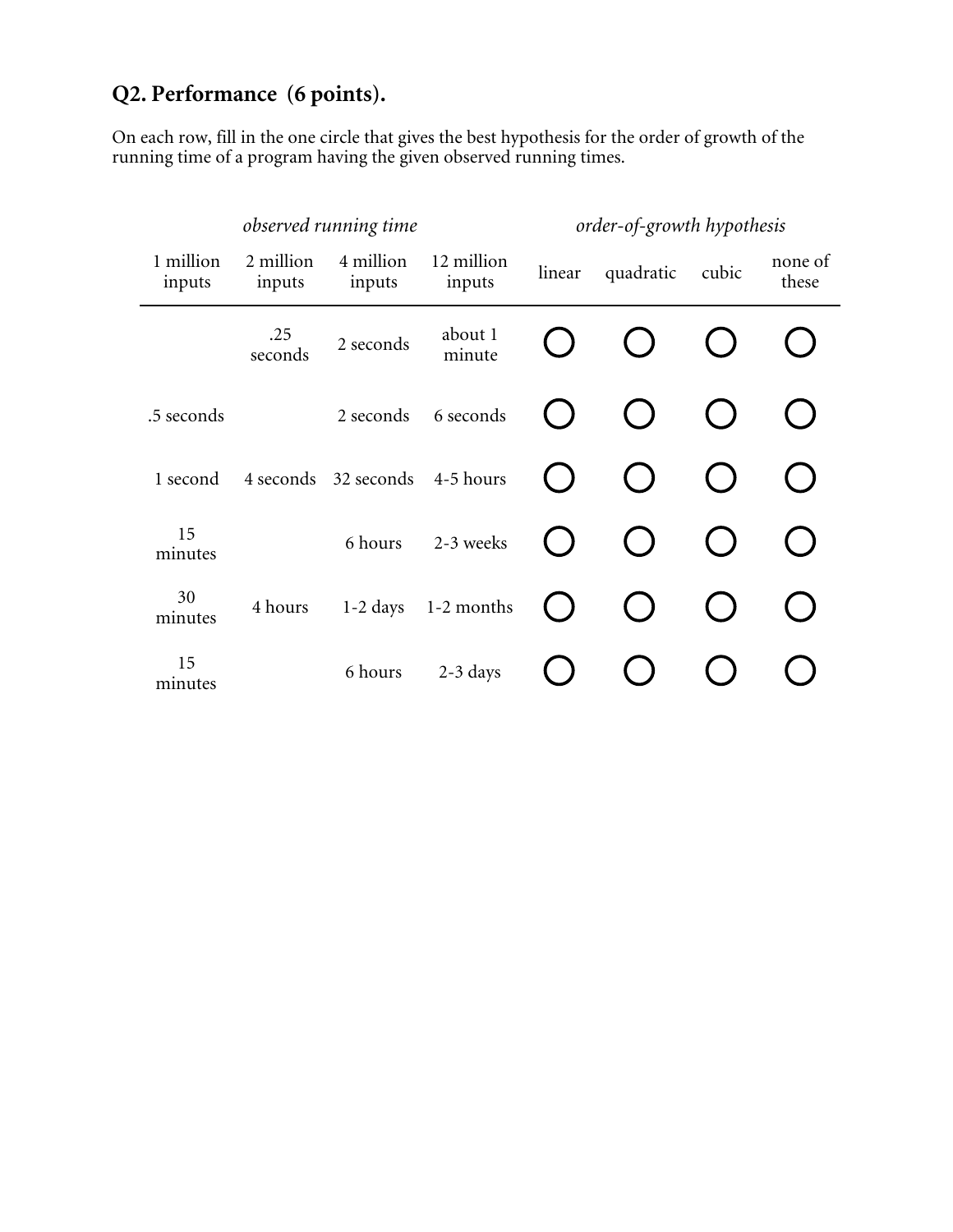## **Q3. Searching and Sorting (8 points).**

To the right of each option, fill in the circle corresponding to the one-word characterization that best describes the order of growth of the *worst-case* running time.

|                         | logarithmic<br>$(\log N)$ | linear<br>(N) | linearithmic<br>$(N \log N)$ | quadratic<br>$(N^2)$ |
|-------------------------|---------------------------|---------------|------------------------------|----------------------|
| mergesort               |                           |               |                              |                      |
| last merge in mergesort |                           |               |                              |                      |
| binary search           |                           |               |                              |                      |
| <b>BST</b> construction |                           |               |                              |                      |
| search in a BST         |                           |               |                              |                      |
| insertion sort          |                           |               |                              |                      |
| sequential search       |                           |               |                              |                      |
| bubble sort             |                           |               |                              |                      |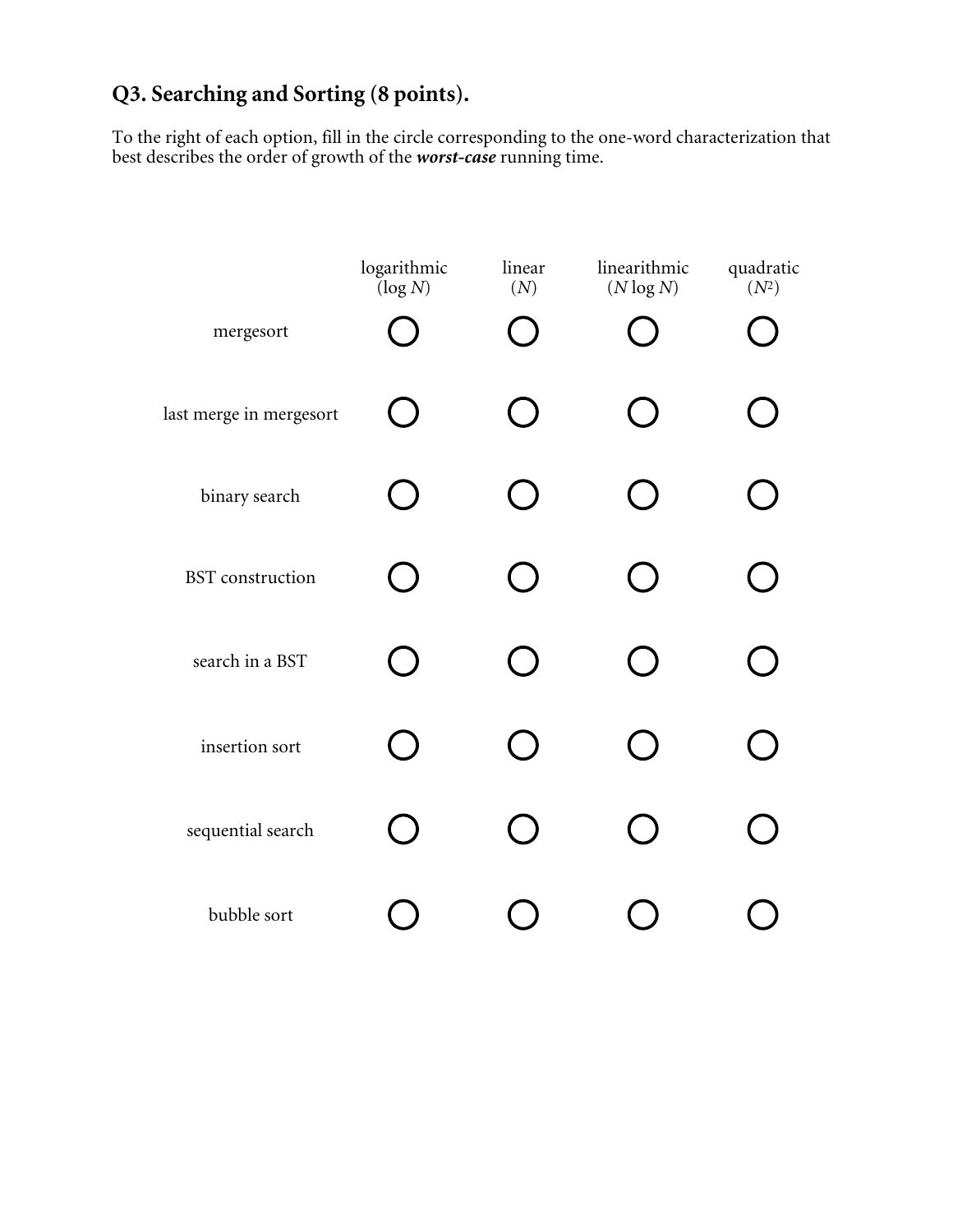### **Q4. Data Types and Linked Structures (5 points).**

Consider the following code, which builds general structures known as forests, where roots have null links and every other node points to its parent.

```
public class Forest 
{
    private Node[] links; 
    private class Node
     { private Node next; } 
    public Forest(int N) 
    { 
      links = new Node[N];for (int i = 0; i < N; i++)links[i] = new Node(); } 
    private Node root(int i)
   \{\circNode x = 1inks[i];
      while (x.next != null) x = x.next; return x; 
    } 
    public void merge(int i, int j)
    { root(i) . next = root(j); }
    public boolean isMerged(int i, int j)
    { return root(i) == root(i); }
}
```
Forest  $t = new Forest(6)$ ; t.merge(0, 1); t.merge(2, 1); t.merge(4, 5);

To begin to understand how this code works, verify that the client code to the right of the code above produces the forest shown below it. In this diagram, each node is labeled with the index in the links array that has a reference to it. You may find it useful to draw a diagram like this on scratch paper to answer this question (but we will not look at your diagram).

Suppose that the client code at right is executed. In each row in the table below, fill in the circle corresponding to the value returned by the given call to t.isMerged().

```
true false
t.isMerged(0, 3);
t.isMerged(2, 3);
                     \bigcapt.isMerged(0, 7);
                     \bigcirct.isMerged(1, 3);
t.isMerged(4, 5);
```
Forest  $t = new Forest(8)$ ; t.merge(0, 3); t.merge(1, 2); t.merge(1, 4); t.merge(5, 6);

```
t.merge(3, 4);
```

```
t.merge(7, 5);
```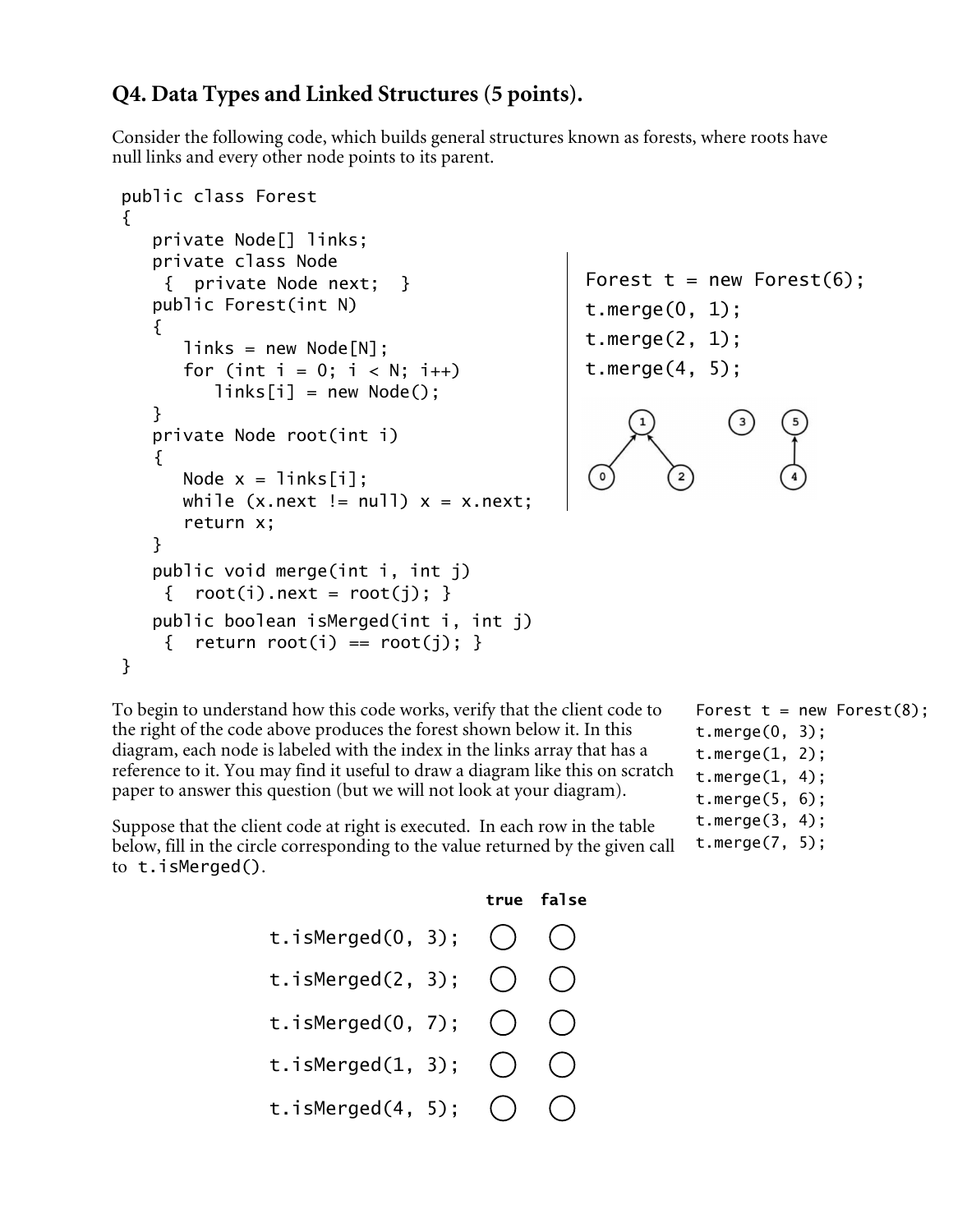#### **Q5. BSTs (10 points).**

**A.** Suppose that we create a BST by inserting two-character strings into an initially empty tree. In the blank to the right of each of the following insertion orders write the height of the tree produced (max number of links on any path from the root to a leaf node) when keys are inserted in that order into an initially empty tree. The first answer is provided for you.



**B.** Suppose that you are searching for the key ho in a binary search tree built with two-character string keys. In the following table, fill in one circle in each row to indicate whether it is possible or impossible for keys given to be examined in the order given during the search.

|                            | possible | impossible                             |
|----------------------------|----------|----------------------------------------|
| do, ti, so, fa, mi, re, la | $(\ )$   | $\hspace{0.15cm}$                      |
| do, la, ti, fa, so, re, mi | ( )      | ( )                                    |
| do, fa, la, mi, re, so, ti | ( )      | ( )                                    |
| do, re, mi, fa, so, la, ti | ( )      | ( )                                    |
| fa, la, re, ti, so, mi, do | ( )      | $\begin{pmatrix} 1 \\ 1 \end{pmatrix}$ |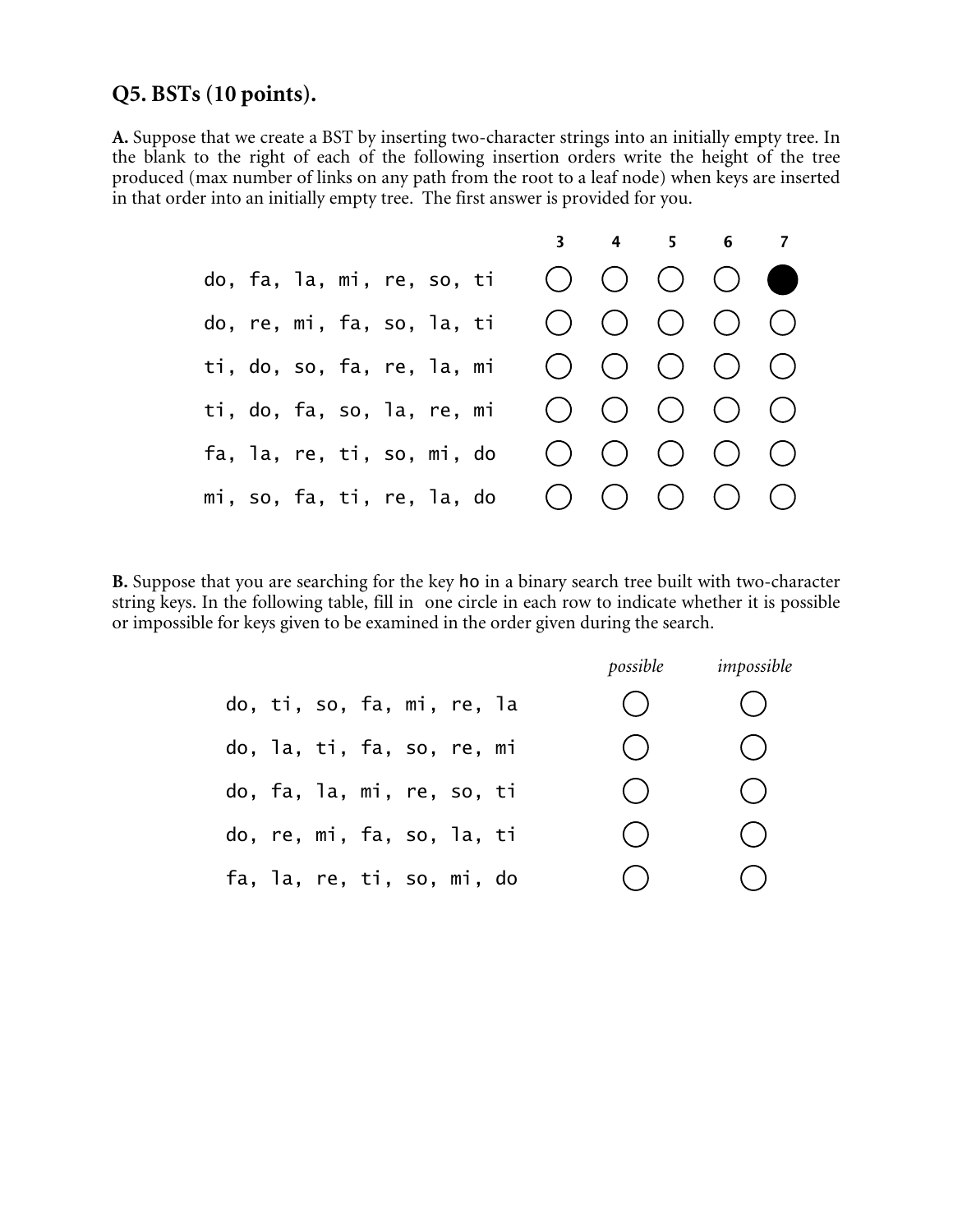### **Q6. Regular Expressions (8 points)**

Let  $L = \{$  babba, babaa, bbbba, baaba, baaaa  $\}$ . For each of the regular expressions at left in the table below, fill in the circle in the A, B, C, or D column to indicate whether the RE

 NONE Matches no strings in *L*. LESS Matches at least one string in *L* (but not all) and no strings that are not in *L*. **POOR** Matches at least one string in *L* (but not all) and at least one other string. MORE Matches all strings in *L* and at least one other string.

EXACT Matches all strings in *L* and no strings that are not in *L*.

Fill in exactly one circle in each row.

|                             | <b>NONE</b> | <b>LESS</b> | <b>POOR</b> | <b>MORE</b> | <b>EXACT</b> |
|-----------------------------|-------------|-------------|-------------|-------------|--------------|
| $a(a b) * ab(a b) *$        |             |             | $($ )       |             |              |
| ba(a b)aa                   |             |             | $($ )       |             |              |
| b*a*b*a                     |             |             | $($ )       |             |              |
| bbbba  $(ba(a b)(a b)a)$    |             |             | ( )         |             |              |
| a*b*aa*b*ba*a*ca*b*b*a*a*b* |             |             | ( )         |             |              |
| b(a b)(a b)(a b)a           |             |             | $($ )       |             |              |
| $b((a(a b)(a b)) bbb)$ a    |             |             |             |             |              |
| $baa(a b)a*$                |             |             |             |             |              |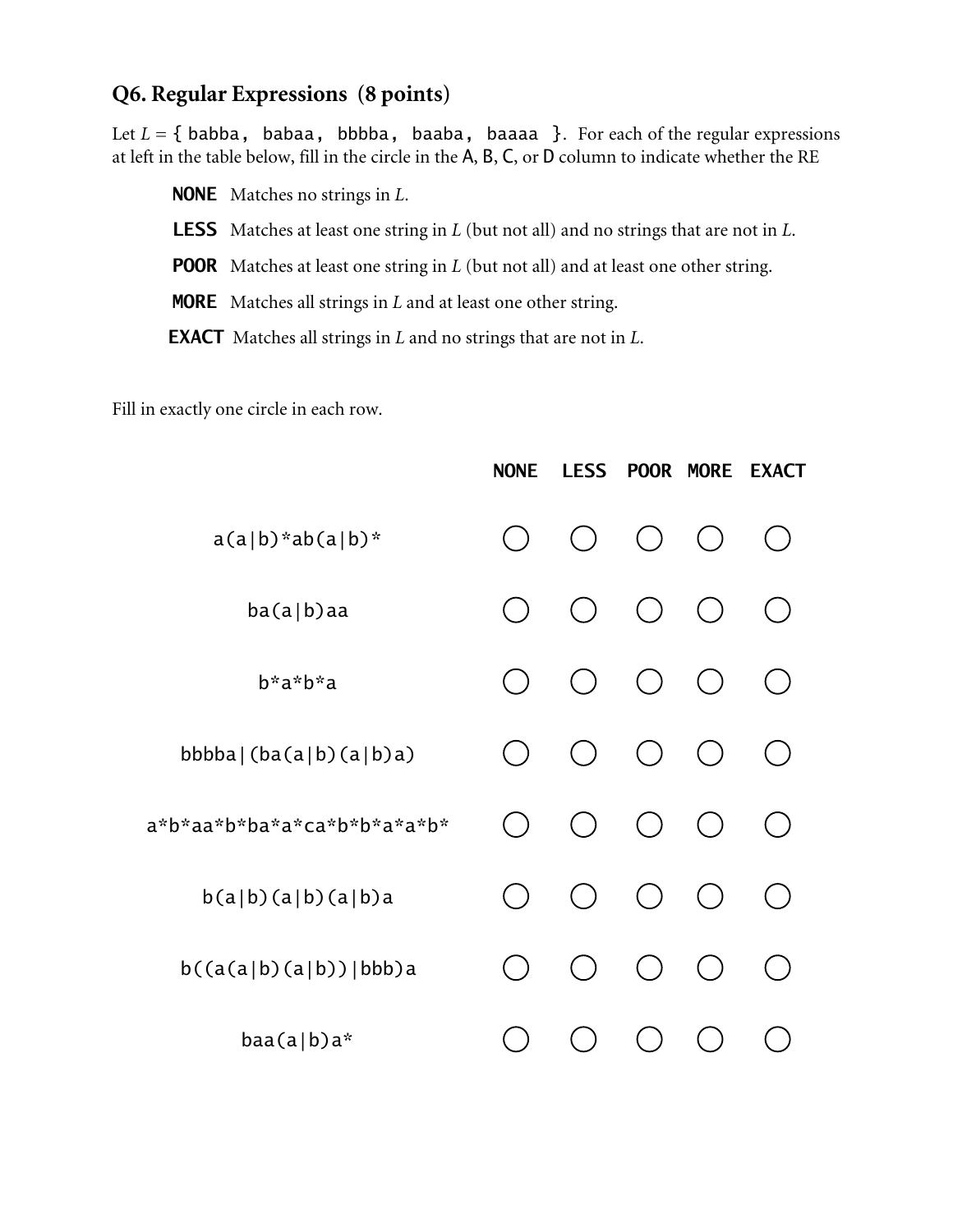#### **Q7. Turing Machines (7 points).**

A *unary Turing machine* has just one tape symbol (1) in addition to the marker symbol #. Otherwise, it has all the properties of any other Turing machine.

• The initial tape consists of a string of 1s with infinitely many # symbols on both sides, the initial head location is the leftmost bit of the string of 1s, and the *value* of the tape at any point is the number of 1s on the tape. For example this diagram depicts a tape of value 5.



• The initial state of each machine is the leftmost in the diagram, and the next state is determined by following the arrow whose label before the colon matches the symbol at the head location on the tape. The label after the colon is written on the tape. On entering the new state, the head location moves left (L) or right (R) as indicated, or halts (H). Then the process continues.

In the table below, fill in exactly one circle in each row to describe the computation performed by the given unary Turing machine.

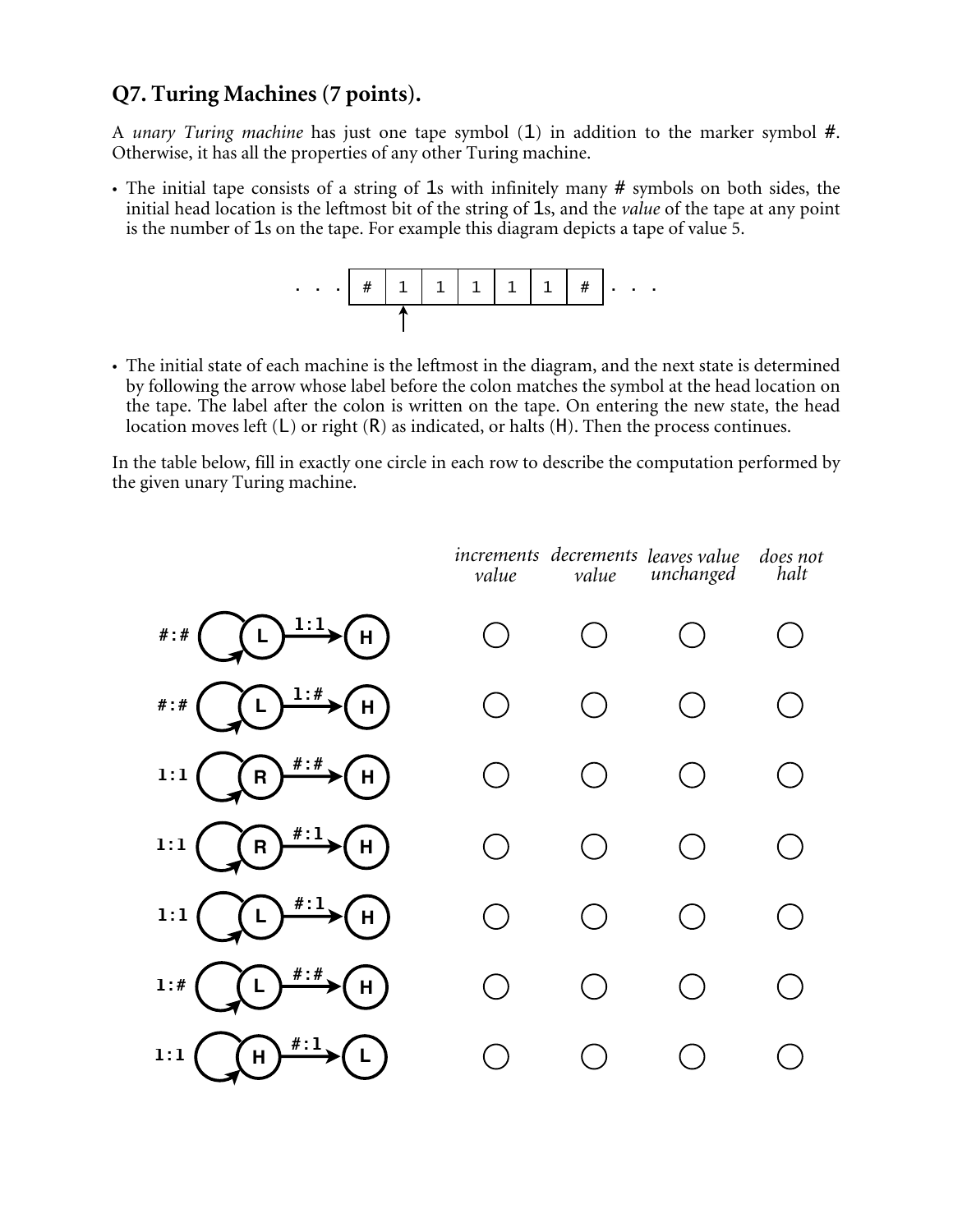## **Q8. Intractability (9 points).**

Fill one circle in each row to indicate whether the statement is TRUE or FALSE. If the statement is not known to be either true or false, fill in the circle in the ? column. You must fill in exactly one circle in each column.

|                                                                                                                       | TRUE FALSE | ? |
|-----------------------------------------------------------------------------------------------------------------------|------------|---|
| If $P \neq NP$ , there is no polynomial-time algorithm for integer linear<br>programming.                             |            |   |
| If $P = NP$ , every problem in P is NP-complete.                                                                      |            |   |
| If $P = NP$ there is a polynomial-time algorithm for factoring.                                                       |            |   |
| Factoring polynomial-time reduces to satisfiability.                                                                  |            |   |
| No problem is in both P and NP.                                                                                       |            |   |
| There exists a deterministic TM that can solve every problem in NP.                                                   |            |   |
| A Universal Turing Machine can simulate the operation of any Turing<br>machine, including itself, in polynomial time. |            |   |
| If $P \neq NP$ , there is no polynomial-time algorithm for factoring.                                                 |            |   |
| There may exist an exponential time solution for the Halting Problem.                                                 |            |   |